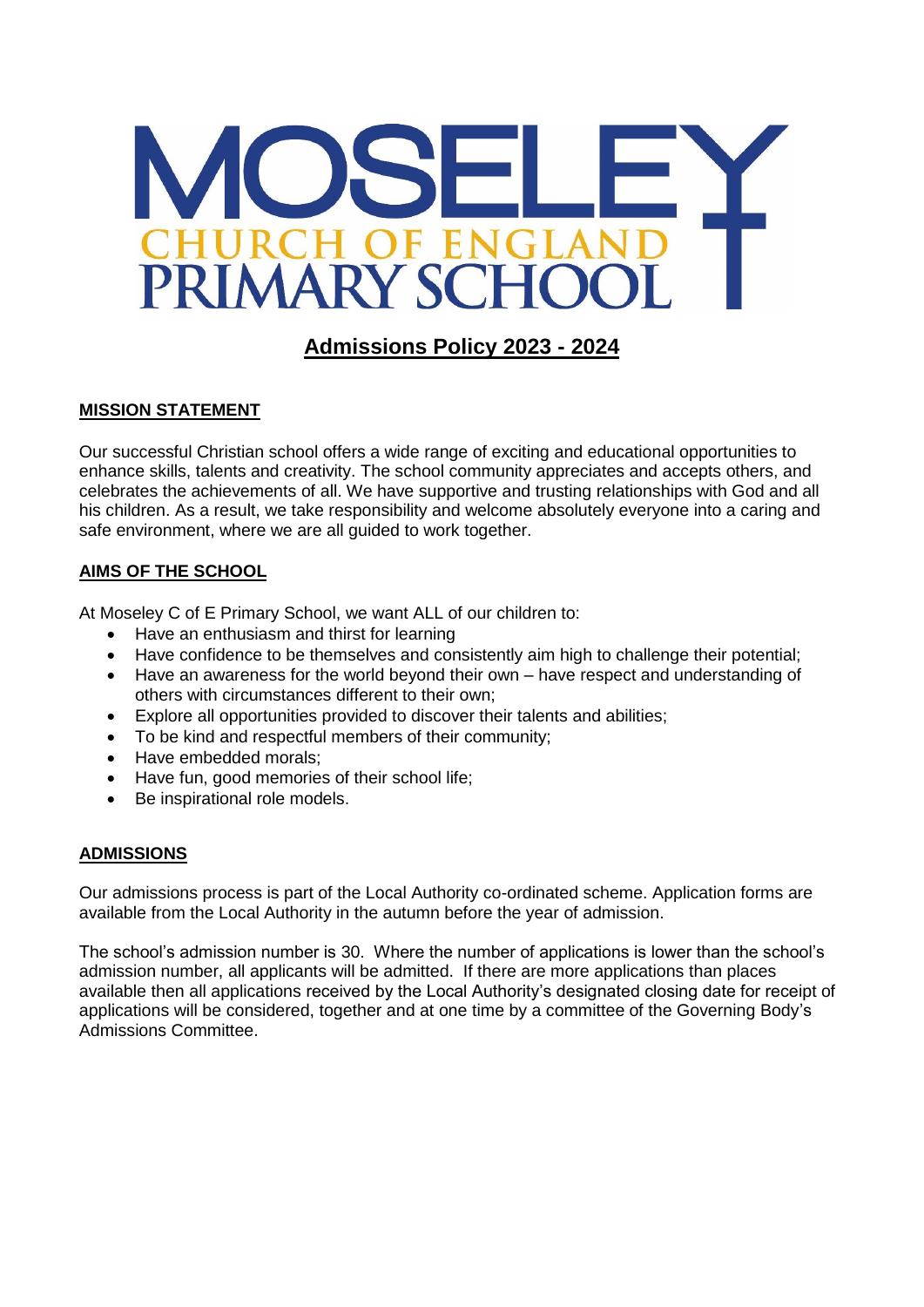#### **Oversubscription criteria**

If the number of applications for a particular year group exceeds the number of places available, the following criteria will be used:

- **Priority 1** Children looked after by a Local Authority (in line with section 22 of the Children Act) and children who were previously looked after but ceased to be so because they were adopted (or became subject to a residence order or special guardianship order). This includes those children who appear to the admission authority to have been in state care outside of England and ceased to be in state care as a result of being adopted. These children are referred to as internationally adopted previously looked after children – "IAPLAC". Evidence will be required from the carer confirming that their child meets the above criteria in accordance with the DfE's non-statutory guidance on the admission of IAPLAC.
- **Priority 2** Children with brothers or sisters (siblings) already at the school who will still be there when they start school themselves.
- **Priority 3.** Children who qualify for Pupil Premium funding, up to a maximum of 3 (priority will be given to those who live closest to the school)
- **Priority 4.** Parent / guardian and child / children who regularly attend the local Church of England Churches in Moseley (St Mary's, St Anne's and St Agnes) for public worship. We define regular as meaning at least once a month for a two-year period prior to the deadline date for applications and this will be confirmed by the SIF, signed from the local minister of one of the 3 applicable churches. [see note 4]
- **Priority 5.** Parent / guardian and child / children who regularly attend any other Church of England Church. We define regular as meaning at least once a month for a two-year period prior to the deadline date for applications and this will be confirmed by the SIF, signed from the local minister.[see note 4]
- **Priority 6.** Parent / guardian and child / children who regularly attend any other Christian church. For the purposes of these admission arrangements 'other Christian church' means a church which is Designated under the Ecumenical Relations Measure 2018, nationally by the Archbishops of Canterbury and York, or locally by the diocesan bishop, or which is a member of Churches Together in England, or affiliated to the Evangelical Alliance or a Partner Church of Affinity. The list of nationally Designated churches can be found at [https://www.churchofengland.org/sites/default/files/201904/list\\_of\\_designated\\_church](https://www.churchofengland.org/sites/default/files/201904/list_of_designated_churches_3_oct_18.pdf) es 3 oct 18.pdf We define regular as meaning at least once a month for a two-year period prior to the deadline date for applications and this will be confirmed by the SIF, signed from the local minister.[see note 4]
- **Priority 7.** Children who live nearest the school.

#### **Notes:**

- 1. If applying under oversubscription Priority 3, 4, 5 or 6 above, parents are required to complete a Supplementary Information Form (SIF) as evidence that they meet one of these oversubscription criteria. For Priority 4, 5 or 6, this form must be signed by the relevant Minister. Forms must be returned to the school by the deadline date for Local Authority applications.
- 2. Children with a statement of special educational needs that names Moseley C of E Primary School will be offered a place first. This is not an oversubscription criterion and will reduce the number of places available.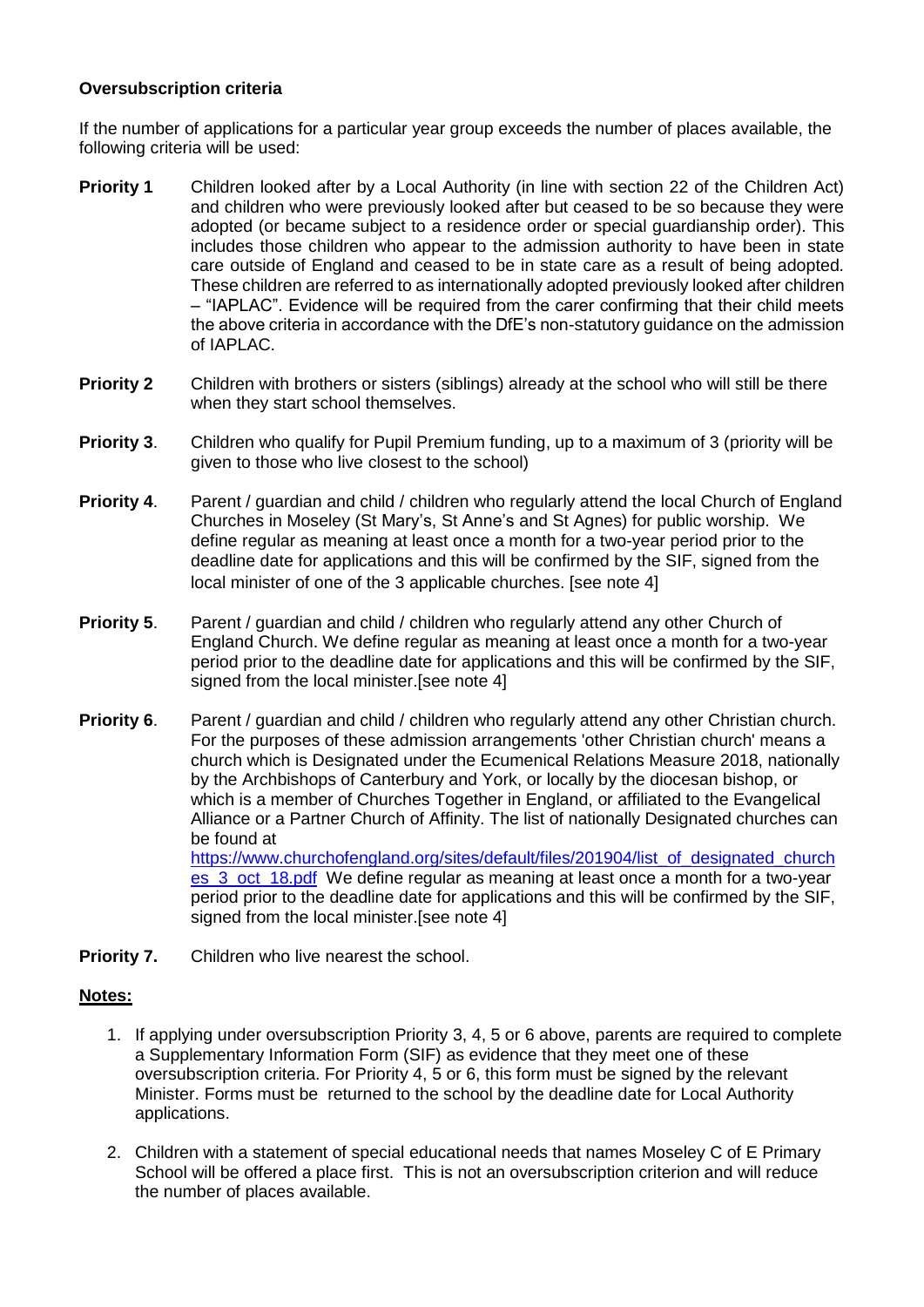- 3. Priority 3: 'Pupil Premium' does not include Early Years Pupil Premium or the Service Premium. The Governors' definition of Pupil Premium / Free School Meals eligibility is if you are currently in receipt of any of the following:
- Income-based Jobseeker Allowance
- Income Support
- Support under part VI of the Immigration and Asylum Act 1999
- Child Tax Credit (provided you're not also entitled to Working Tax Credit and have an annual gross income of no more than £16,190)
- Working Tax Credit run-on (paid for the 4 weeks after you stop qualifying for Working Tax Credit)
- The guaranteed element of State Pension Credit
- Universal Credit

Declaration of eligibility for Pupil Premium / Free School Meals is required on the additional information form at the point of application.

4. Priority 4 – 6. For admission to Reception at the start of the academic year, attendance is required for a minimum of 2 years prior to the Local Authority's deadline date for applications If a family is moving into the area, a letter is required for application under Priority 3, 4, 5 or 6 demonstrating attendance at a Church of England or other Christian denomination church at least once a month for a two-year period preceding the deadline date of applications, which must be signed by the minister of their previous church.

Please note that in the event that during the period specified for attendance at worship the church has been closed for public worship and has not provided alternative premises for that worship, the requirements of these admissions arrangements in relation to attendance will only apply to the period when the church or alternative premises have been available for worship.

- 5. Under priority 2 a brother or sister must live at the same address and could be:
	- o A brother or sister sharing the same parents;
	- $\circ$  a half-brother or half-sister, where two children share one parent; a stepbrother or stepsister, where two children are related by a parent's marriage or civil partnership (a formal arrangement that gives same-sex couples the same legal status as married couples);
	- o the separate children of a couple who live together; or
	- o an adopted or fostered brother or sister.
- 6. For the purposes of education law, the Department for Education considers a 'parent' to include:
	- o all biological parents, whether they are married or not;
	- o any person who, although not a biological parent, has parental responsibility for a child or young person - this could be an adoptive parent, a step-parent, guardian or other relative;
	- o any person who, although not a biological parent and not having parental responsibility, has care of a child or young person. A person typically has care of a child or young person if they are the person with whom the child lives, either full or part time and who looks after the child, irrespective of what their biological or legal relationship is with the child.
- 7. Distances are calculated on the basis of a straight-line measurement between the applicant's home address and the centre of the school building. If offering places within any one of the criteria would cause the schools admission number to be exceeded, then children living nearest will be offered first. Distances are measured by the Local Authority admissions system using ADDRESS-POINT®. ADDRESS-POINT provides a national grid co-ordinate and a unique reference for each postal address in Great Britain. The grid reference is provided to a resolution of 0.1 metre (10cm). The accuracy of each ADDRESS-POINT is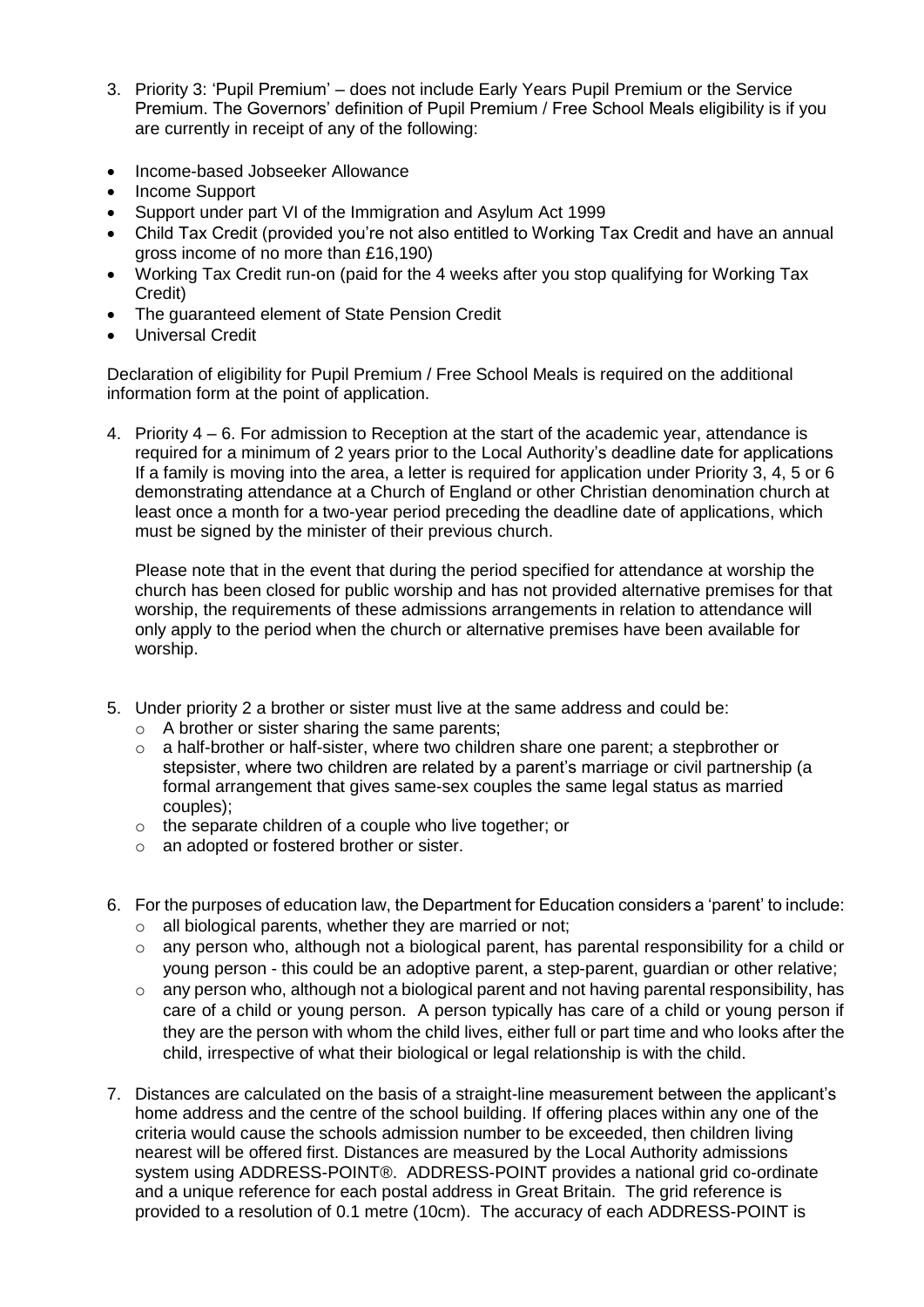such that each point will fall within the addressed building. If two or more applicants share the same distance to a school and a place is available, the applicant to whom the place will be offered will be determined by the Local Authority by random selection.

- 8. Waiting lists are produced in strict order of priority, against the over-subscription criteria. Waiting lists are kept until the end of the autumn term in the year of admission. Addition of a child to the waiting list will require the list to be re-ranked.
- 9. Applications received after the Local Authority's designated closing date for receipt of applications will be deemed to have been made late and will be considered after applications with the same priority that were received on time (unless there are particular circumstances which prevented you from applying earlier).
- 10. A child's home address is the place where the child is permanently resident with his or her parents. When a child lives between two addresses, the address used for offering a school place will be where the child lives for most of the school week (Monday to Friday). If care is split equally, parents can choose which address will be used.
- 11. Applications made outside the normal admissions round (in-year admission) should be made directly to the school. Parents/carers can apply for a place for their child at any time and to any school. On receipt of an in-year application the school will notify the local authority of both the application and its outcome to allow the local authority to keep up to date with figures on the availability of school places in Birmingham.

The school will notify parents of the decision in writing within 15 school days and will notify the local authority of both the application and its outcome to allow the Local Authority to keep up to date with figures on the availability of school places in their area.

- 12. The Governing Body recognises its duty to comply with the Local Authority Fair Access Protocol to provide fair access to school for pupils who needs a school place because they have missed, or are at risk of missing, education.
- 13. Parents who wish to appeal against the decision of the Governors to refuse their child a place in the school may apply in writing to the Chair of Governors. Appeals will be heard by an independent panel.

#### 14. **Admission of children below compulsory school age and deferred entry**:

14.1 A child is entitled to a full-time place at school in the September following their fourth birthday. The child's parents can defer the date their child is admitted to the school until later in the school year, but not beyond the point at which they reach compulsory school age and not beyond the beginning of the final term of the school year for which application was made.

14.2 Where parents wish, children may attend part-time until later in the school year but not beyond the point at which they reach compulsory school age.

14.3 Compulsory school age is the prescribed day on or following the child's fifth birthday. The prescribed days are **31 December, 31 March and 31 August:** ie: A child born between 01 September and 31 December must be in compulsory education by the 31 December. A child born between 01 January and 31 March must be in compulsory education by 31 March. A child born between 01 April and 31 August must be in compulsory education by the beginning of the final term of the school year (unless the provisions relating to summer-born children below are applied).

#### 15. **Admission of children outside their normal age group**